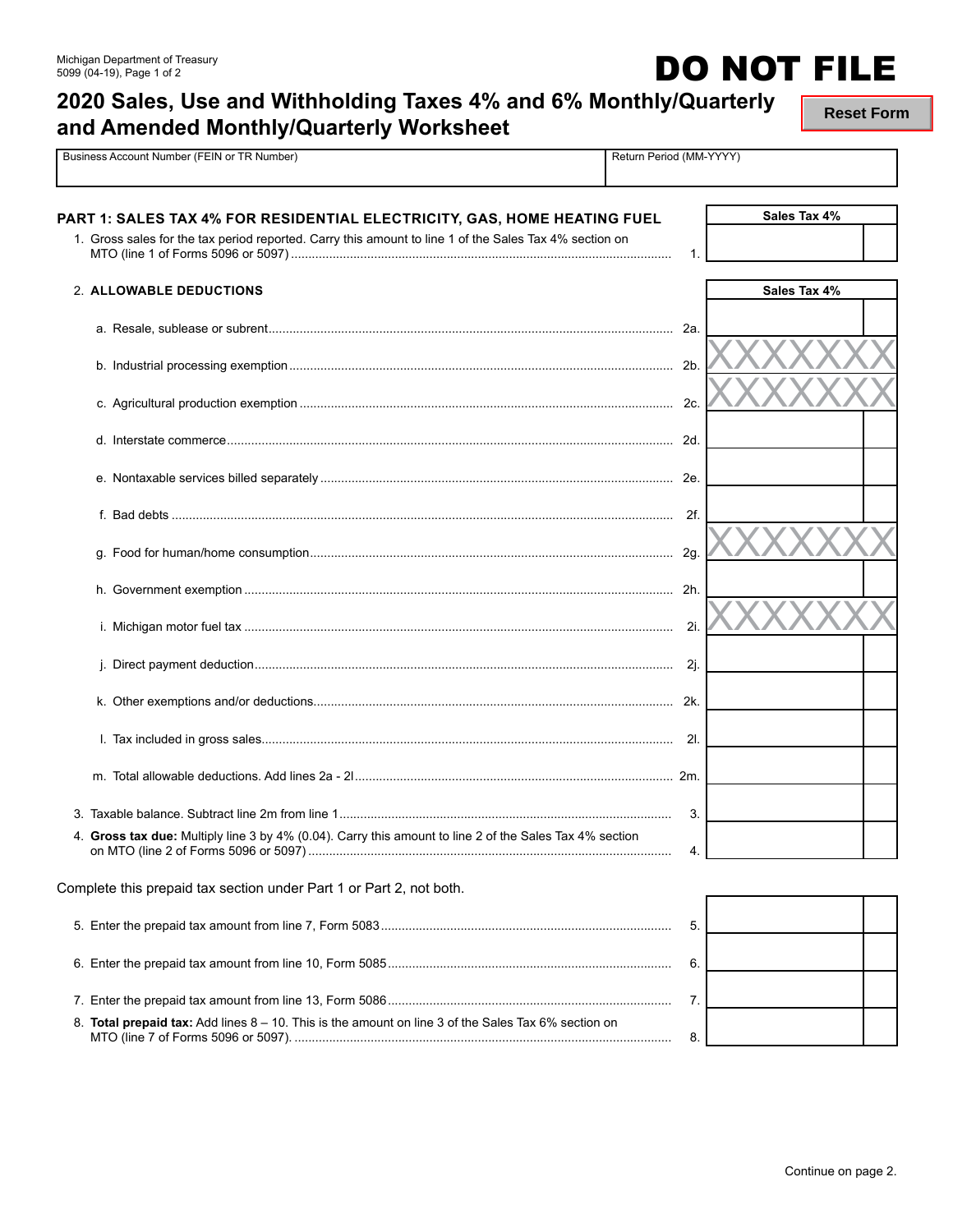# 2020 Form 5099, Page 2 of 2 **DO NOT FILE**

### **PART 2: SALES TAX 6% AND USE TAX**

9. Gross sales for tax period being reported ............................................... 9.

10. Rentals of tangible property and accommodations ...................................

11. Telecommunications services .................................................................. 11.

12. **Total gross sales, rentals, accommodations and telecommunications services:** Carry the amount from line 12A to line 1 of the Sales Tax 6% section on<br>MTO (line 5 of Forms 5096 or 5097). Carry the amount from line 12B to line 1 of the Use Tax on Sales & Rentals section on MTO (line 11 of Forms 5096 or 5097)...........

|     | A. Sales Tax 6% |  | <b>B. Use: Sales &amp; Rentals</b> |  |
|-----|-----------------|--|------------------------------------|--|
| 9.  |                 |  |                                    |  |
| 10. |                 |  |                                    |  |
| 11. |                 |  |                                    |  |
|     |                 |  |                                    |  |
| 12. |                 |  |                                    |  |

### 13. **ALLOWABLE ax DEDUCTIONS A. Sales Tax 6% B. Use T**

| 14.                                                                                                                                                                                                                                                                                                 |  |
|-----------------------------------------------------------------------------------------------------------------------------------------------------------------------------------------------------------------------------------------------------------------------------------------------------|--|
| 15. Gross tax due: Multiply line 6 by 6% (0.06). Carry the amount from line 15A to line 2 of the<br>Sales Tax 6% section on MTO (line 6 of Forms 5096 or 5097). Carry the amount from line 15B<br>15.<br>to line 2 of the Use Tax on Sales & Rentals section on MTO (line 12 of Forms 5096 or 5097) |  |
| 16.                                                                                                                                                                                                                                                                                                 |  |
|                                                                                                                                                                                                                                                                                                     |  |
|                                                                                                                                                                                                                                                                                                     |  |
| 19. Total prepaid tax: Add lines 16-18. Carry this amount to line 7 on<br>19.                                                                                                                                                                                                                       |  |

## **PART 3: USE TAX ON ITEMS PURCHASED FOR BUSINESS OR PERSONAL USE**  $\overline{B. Use Tax}$ 20. Purchases for which no tax was paid or inventory purchased or withdrawn for business or personal use. Carry this

amount to line 1 of the Use Tax on Items Purchased for Business or Personal Use section on MTO (line 15 of Forms 5096 or 5097). ........................................................................................................................................................................ 20.

21. **Use tax on purchases due:** Multiply line 20 by 6% (0.06) and carry to line 16 of Form 5096 or Form 5097. MTO will calculate this amount on line 2 of the Use Tax on Items Purchased for Business or Personal Use section (line 16 of Forms 5096 or 5097). ........... 21.

**IMPORTANT:** Record the account number and return period at the top of page 1 of this form. DO NOT FILE. Retain this worksheet in the business records. This worksheet may be subject to audit.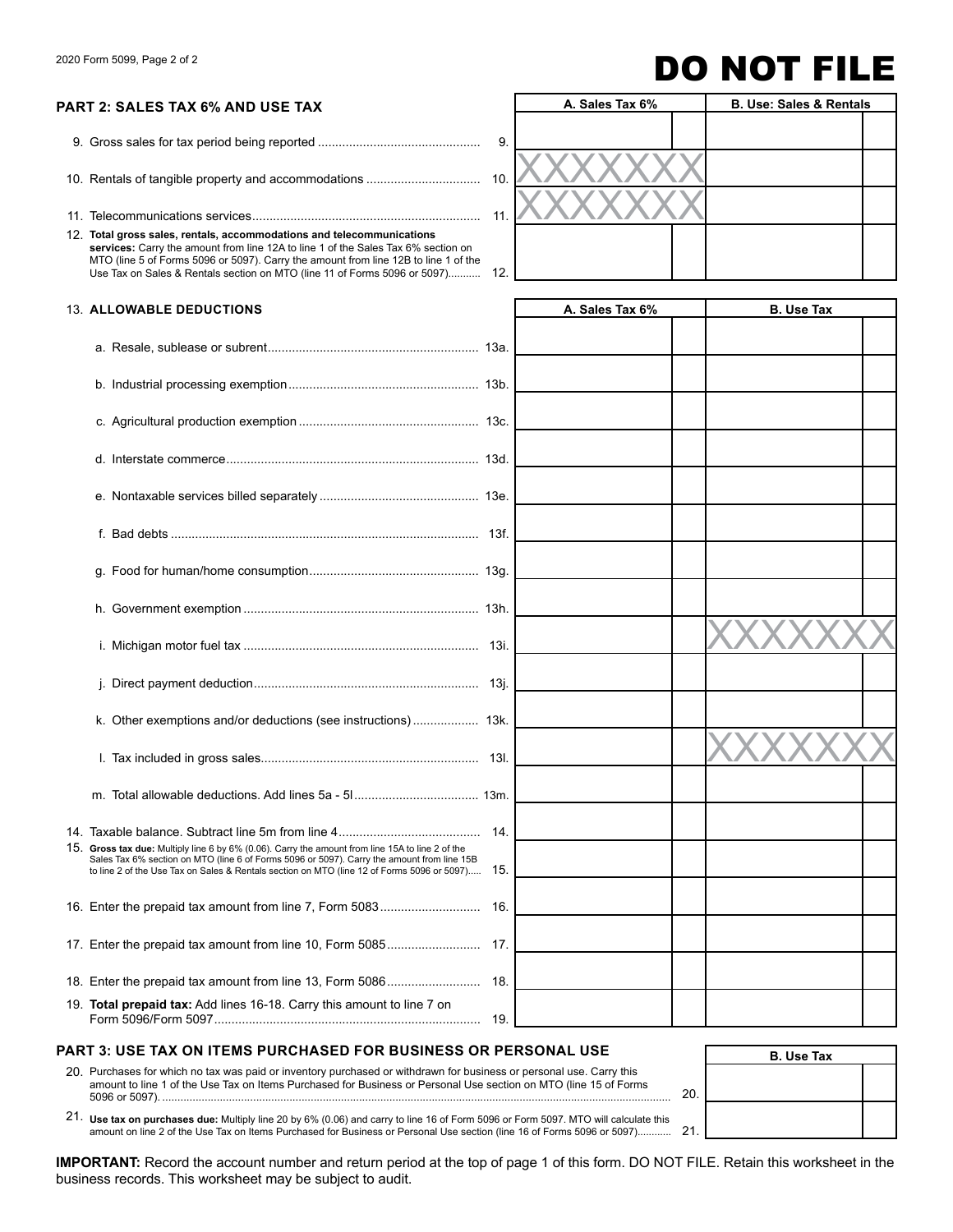## **Instructions for** *2020 Sales, Use and Withholding Taxes 4% and 6% Monthly/Quarterly Worksheet* **(Form 5099)**

whether a person has nexus with Michigan, see Revenue Administrative Bulletins (RABs) 1999-1, 2015-22, and 2018-<br>16. Please also visit www.michigan.gov/remotesellers for exemptions or deductions not covered in items 2a through 2i 16. Please also visit www.michigan.gov/remotesellers for exemptions or deductions not covered in items 2a through 2j guidance, including FAQs. on this line. Examples of exemptions or deductions are:

**Line 1: Total Gross Sales for Tax Period Being Reported.** • Direct sales, not for resale, to certain nonprofit agencies, Enter total Michigan sales, including cash, credit and churches, schools, hospitals, and homes for t installment transactions, of home heating fuel for residential use. Include any costs incurred before ownership of the use. Include any costs incurred before ownership of the to carry out the nonprofit purpose of the organization.<br>
property is transferred to the buyer, including shipping, For sales to certain nonprofit agencies, the exempt property is transferred to the buyer, including shipping, For sales to certain nonprofit agencies, the exemption handling, and delivery charges.<br>
is limited based on the sales price of property used to

Use lines  $2a - 2l$  to deduct from gross sales the nontaxable for directly for directly called in line 4. Deductions taken for tax exempt. sales included in line 4. Deductions taken for tax exempt sales but be substantiated in business records. A copy of **Line 21: Tax Included in Gross Sales.** If tax was included *Michigan Sales and Use Tax Certificate of Exemption* on line 1 of this form, divide gross sales by 17.6 (Form 3372) or the same information in another format the amount.<br>must be obtained from the purchaser. For more information must be obtained from the purchaser. For more information<br>on exemption documentation, see Revenue Administrative<br>**PART 2: SALES TAX 6% AND USE TAX**<br>Lines 9 through 11: For information about<br> $\frac{PART 2: SALES TAX 6% AND USE TAX}{PART 2: SALES TAX 6$ 

Line 2d: Interstate Commerce. Enter sales made in guidance, including FAQs.<br>interstate commerce. To claim such a deduction, the

**Line 2e: Nontaxable Services Billed Separately.** Enter<br>charges for nontaxable services billed separately, such as<br>repair or maintenance, if these charges were included in<br>gross receipts on line 1. Costs, such as delivery

- 
- 
- The debts are eligible to be deducted for federal income *transfers outside Michigan, or*

A bad debt deduction may also be claimed by a third-party *Michigan tax*.<br>lender provided the retailer who reported the tax and the lender provided the retainer who reported the tax and the<br>lender financing the sale executed and maintained a separate<br>written election designation which party may claim the<br>lender financing the sale executed and maintaine deduction. Certain additional conditions must be met. See MCL 205.54g and MCL 205.99a.

**PART 1: SALES TAX 4% Line 2h: Government Exemption.** Direct sales to the **Lines 1 through 3:** For information about determining United States Government, State of Michigan, or its political whether a nerson has nexus with Michigan see Revenue subdivisions are exempt.

on this line. Examples of exemptions or deductions are:

churches, schools, hospitals, and homes for the care of children and the aged, to the extent the property is used is limited based on the sales price of property used to raise funds or obtain resources. All sales must be paid **Lines 2a – 2l: Allowable Exemptions and/or Deductions.** The funds or obtain resources. All sales must be paid in the lines  $2a - 2l$  to deduct from gross sales the nontaxable for directly from the funds of the exempt organ

on line 1 of this form, divide gross sales by 17.6667 and enter

Lines 9 through 11: For information about determining whether a person has nexus with Michigan, see Revenue Line 2a: Resale, Sublease or Subrent. Enter resale, sublease<br>or subrent exemption claims.<br>16. Please also visit www.michigan.gov/removesellers for

interstate commerce. To claim such a deduction, the<br>property or service must be delivered by the business to the<br>out-of-state purchaser. Property transported out-of-state<br>by the purchaser does not qualify as interstate com

**Line 2f: Bad Debts.** Bad debts may be eligible for deduction or lease of nontaxable services (that do not involve the sale or lease of tangible personal property) should not report those sales.<br>
• The debts are charged of

# The debts are enarged on as unconcerable on business<br>records at the time the debts become worthless<br>**Example 1999:** USE TAX - Total Sales for the Tax Period Being<br>Reported. This line should be used by:<br> $\frac{1}{2}$ <br>The debts

- The debts are deducted on the return for the period during<br>which the bad debts are written off as uncollectible<br>property sourced to Michigan, for which ownership
	- **•** Remote sellers without nexus who voluntarily collect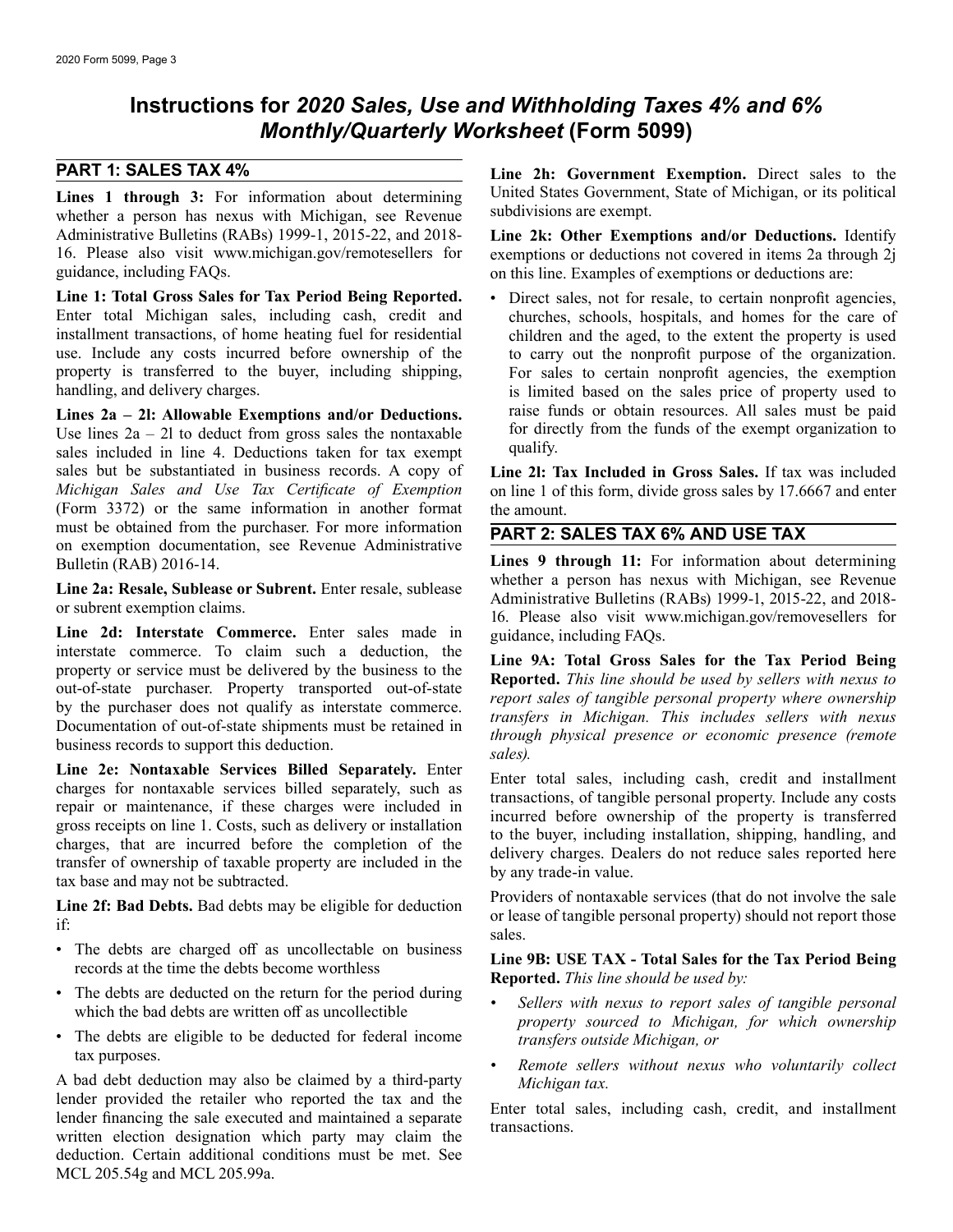# **Property and Accommodations.** property for either:

- made a valid election under MCL 205.95(4) and MAC harvesting things of the soil, or
- Persons providing accommodations: This includes but<br>
is not limited to total hotel, motel and vacation home<br>
rentals, and assessments imposed under the Convention<br>
and Tourism Act, the Convention Facility Development<br>
Ac

• Subsurface irrigation pipe **Line 11B: USE TAX - Telecommunication Services.** Enter gross income from telecommunications services. • Portable grain bins

Lines 13a – 13l: Allowable Exemptions and/or • Grain drying equipment and its fuel or energy source **Deductions.** Use line 12 to deduct from gross sales the However, the following sales from (i) or (ii) **are not exempt:** nontaxable sales included in line 4. Deductions taken for tax where  $\frac{1}{\sqrt{2}}$  and  $\frac{1}{\sqrt{2}}$  are exempt sales must be substantiated in business records. A completed copy of *Michigan Sales and Use Tax Certificate* living or human consumption, or *of Exemption* (Form 3372) or the same information in • Property permanen another format must be obtained from the purchaser. For structural part of real estate unless it is agricultural land<br>more information on exemption documentation, see Revenue tile, subsurface irrigation pipe, a portable gr more information on exemption documentation, see Revenue tile, subsurface irrigation pipe, a portable grain bin, or<br>Administrative Bulletin (RAB) 2016-14.<br>See Revenue file, subsurface irrigation pipe, a portable grain bin,

Line 13a: Resale, Sublease or Subrent. Enter resale, disassembled and reassembled may be exempt.

Line 13b: Industrial Processing Exemption. The sale property are clarified in the statue. If property is used for<br>or lease of tangible personal property ultimately used in both an exempt and a taxable purpose, the property or lease of tangible personal property ultimately used in both an exempt and a taxable purpose, the property is c<br>industrial processing by an industrial processor is exempt. exempt to the extent that it is used for an exem "Industrial processing" is the activity of converting or In such cases, the exemption is limited to the percentage of conditioning tangible personal property by changing its exempt use to total use determined by a reasonab conditioning tangible personal property by changing its exempt use to total use determined by a reasonable formula<br>form, composition, quality, combination, or character. In or method approved (but not required to be pre-ap form, composition, quality, combination, or character. In or method approved (but not required to be pre-approved) general, all of the following must be met:<br>by Treasury. For more information, see MCL 205.54a and

- Property must be used in producing a product for
- 
- Activity starts when property begins moving from raw

reasonable formula or method approved (but not required to **Line 131:** I<br>be pre-approved) by Treasury. For exceptions and exclusions, deduction if: see MCL 205.54t and 205.94o. • The debts are charged off as uncollectable on business

**Line 13c: Agricultural Production Exemption.** Property records at the time the debts become worthless must be directly or indirectly used in agricultural production. • The debts are deducted on the return for the period Generally, the following non-exhaustive list **may be exempt:** during which the bad debts are written off as

uncollectible (i) Tangible personal property sold or leased to a person

**Line 10B: USE TAX - Rentals of Tangible Personal** engaged in a business enterprise that uses or consumes the

- Lessors of tangible personal property: Lessors that have Tilling, planting, draining, caring for, maintaining, or
- R 205.132(1) should report receipts from rental of that <br>
 Breeding, raising, or caring for livestock, poultry, or<br>
horticultural products.

- 
- 
- 
- 

- 
- Property permanently affixed to and becoming a grain drying equipment. Certain property that can be

sublease or subrent exemption claims.<br> **Some specific types of exempt property and exempt uses or**<br> **I** ine 13h: Industrial Processing Exemption The sole property are clarified in the statue. If property is used for

by Treasury. For more information, see MCL 205.54a and 205.94

ultimate sale at retail, **Line 13d: Interstate Commerce.** Enter sales made in • Property must be sold or leased to an "industrial interstate commerce. To claim such a deduction, the processor," including a person that performs industrial processor or property or service must be delivered by the busi

materials storage to begin industrial processing and ends **Line 13e: Nontaxable Services Billed Separately.** Enter when finished goods first come to rest in finished goods **Line 13e:** Charges for nontaxable services billed when finished goods first come to rest in finished goods<br>inventory.<br>If property is used for both an exempt and a taxable purpose,<br>the property is used for both an exempt and a taxable purpose,<br>the property is only exempt t

- 
-